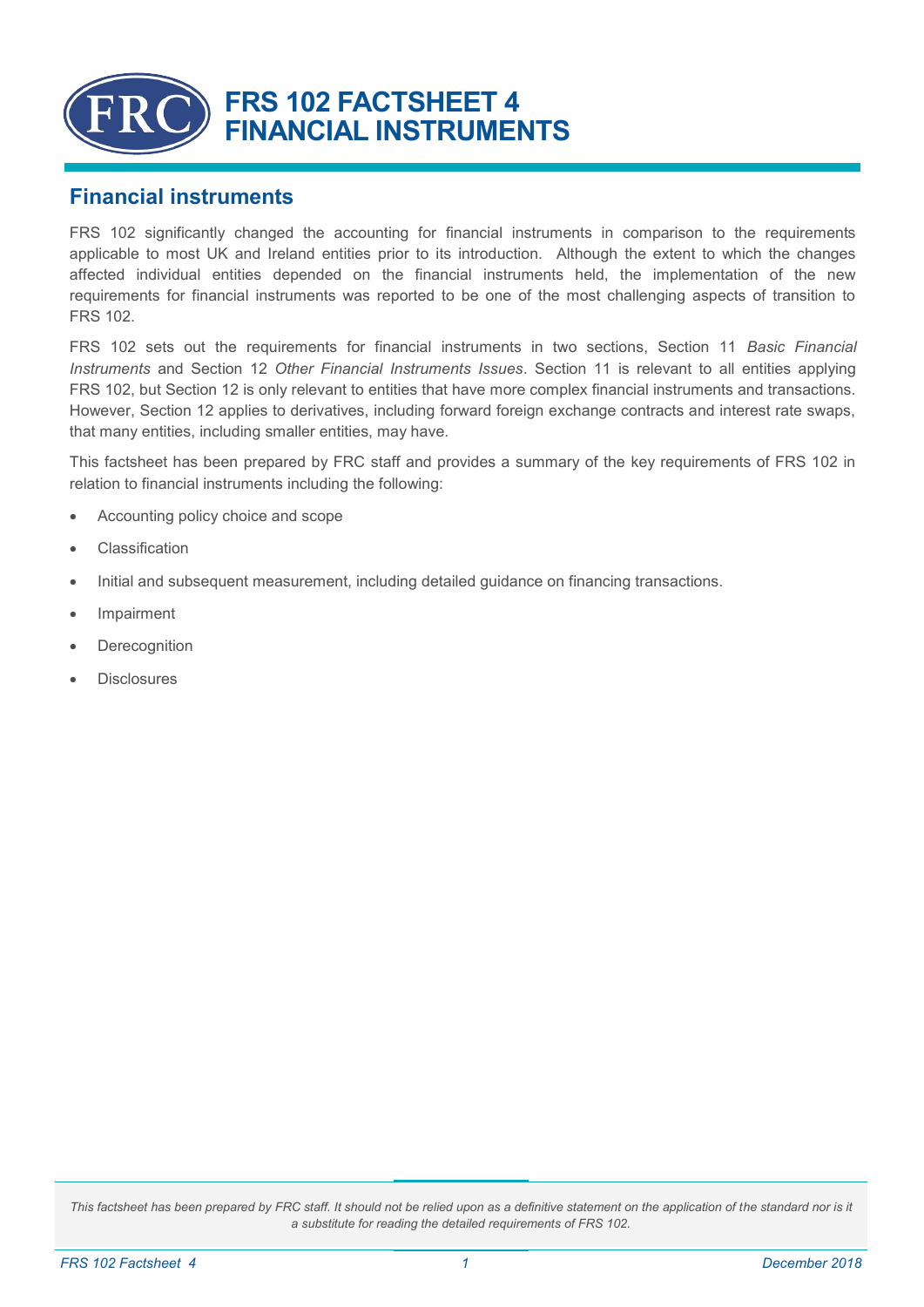| <b>Accounting policy and scope</b>                                                                                                                                                                                                                                                                                                                                                                                                                                                                |                     |
|---------------------------------------------------------------------------------------------------------------------------------------------------------------------------------------------------------------------------------------------------------------------------------------------------------------------------------------------------------------------------------------------------------------------------------------------------------------------------------------------------|---------------------|
| <b>Selecting an accounting policy</b>                                                                                                                                                                                                                                                                                                                                                                                                                                                             |                     |
| For financial instruments, FRS 102 allows entities a choice between applying the recognition and<br>measurement requirements of:                                                                                                                                                                                                                                                                                                                                                                  | 11.2, 12.2          |
| Sections 11 and 12;<br>$\bullet$                                                                                                                                                                                                                                                                                                                                                                                                                                                                  |                     |
| IAS 39 Financial Instruments: Recognition and Measurement; or<br>$\bullet$                                                                                                                                                                                                                                                                                                                                                                                                                        |                     |
| <b>IFRS 9 Financial Instruments.</b>                                                                                                                                                                                                                                                                                                                                                                                                                                                              |                     |
| Whichever choice is made, the disclosure requirements of FRS 102 will apply.                                                                                                                                                                                                                                                                                                                                                                                                                      |                     |
| The choice to apply IAS 39 or IFRS 9 might be relevant to entities that previously applied FRS 26<br>(IAS 39) Financial Instruments: Recognition and Measurement or when the simplified accounting in<br>FRS 102 means that certain options within IAS 39 or IFRS 9 are not available. As part of the triennial<br>review of FRS 102 it was clarified that the option to apply IAS 39 through FRS 102 continues to be<br>available after IAS 39 has been superseded by IFRS 9 for IFRS reporters. |                     |
| This factsheet has been prepared on the basis that an entity has chosen to apply the recognition and<br>measurement requirements of Sections 11 and 12.                                                                                                                                                                                                                                                                                                                                           |                     |
| <b>Scope</b>                                                                                                                                                                                                                                                                                                                                                                                                                                                                                      |                     |
| A financial instrument is a contract that gives rise to a financial asset of one entity and a financial<br>liability or equity instrument of another entity. It includes cash, trade receivables and payables, equity<br>investments, borrowings and derivatives.                                                                                                                                                                                                                                 | 11.3, 11.5,<br>11.6 |
| Some financial instruments are outside the scope of Sections 11 and 12, such as investments in<br>subsidiaries, associates and joint ventures, and these are not considered in this factsheet.                                                                                                                                                                                                                                                                                                    |                     |
|                                                                                                                                                                                                                                                                                                                                                                                                                                                                                                   |                     |
|                                                                                                                                                                                                                                                                                                                                                                                                                                                                                                   |                     |
|                                                                                                                                                                                                                                                                                                                                                                                                                                                                                                   |                     |
|                                                                                                                                                                                                                                                                                                                                                                                                                                                                                                   |                     |
|                                                                                                                                                                                                                                                                                                                                                                                                                                                                                                   |                     |
|                                                                                                                                                                                                                                                                                                                                                                                                                                                                                                   |                     |
|                                                                                                                                                                                                                                                                                                                                                                                                                                                                                                   |                     |
|                                                                                                                                                                                                                                                                                                                                                                                                                                                                                                   |                     |
|                                                                                                                                                                                                                                                                                                                                                                                                                                                                                                   |                     |
|                                                                                                                                                                                                                                                                                                                                                                                                                                                                                                   |                     |
|                                                                                                                                                                                                                                                                                                                                                                                                                                                                                                   |                     |
|                                                                                                                                                                                                                                                                                                                                                                                                                                                                                                   |                     |
|                                                                                                                                                                                                                                                                                                                                                                                                                                                                                                   |                     |
|                                                                                                                                                                                                                                                                                                                                                                                                                                                                                                   |                     |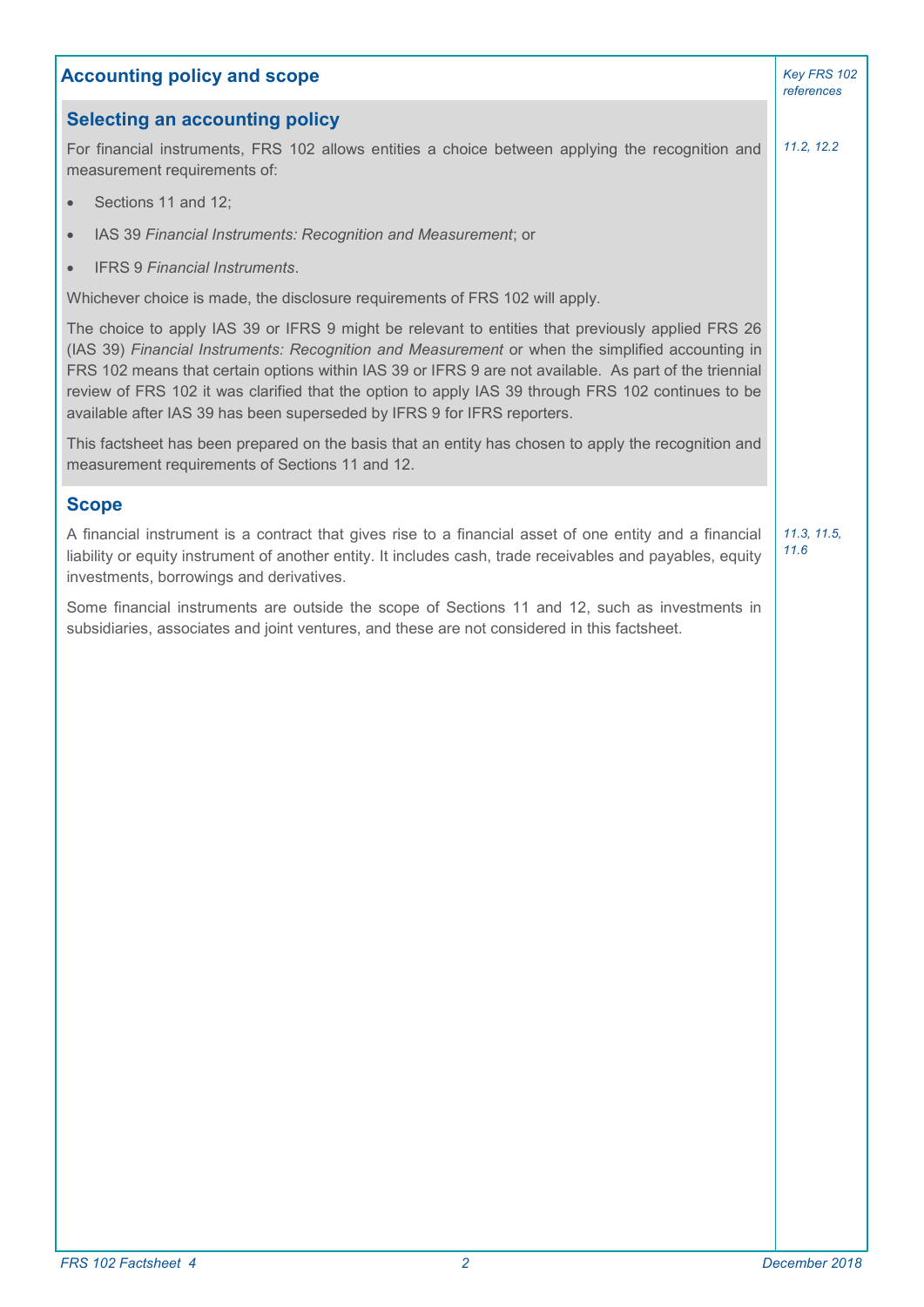| <b>Basic financial instruments</b>                                                                                                                                                                                                                                                                                                                                                                                                                                                                                                                   | Key FRS 102<br>references |
|------------------------------------------------------------------------------------------------------------------------------------------------------------------------------------------------------------------------------------------------------------------------------------------------------------------------------------------------------------------------------------------------------------------------------------------------------------------------------------------------------------------------------------------------------|---------------------------|
| <b>Classification</b>                                                                                                                                                                                                                                                                                                                                                                                                                                                                                                                                |                           |
| Financial instruments need to be classified as 'basic' or 'other', as this determines the accounting.<br>Classification requires consideration of the individual terms and conditions of each financial<br>instrument.                                                                                                                                                                                                                                                                                                                               |                           |
| Cash and investments in most ordinary and some preference shares are always classified as basic.<br>For debt instruments, paragraph 11.9 sets out the conditions that must be meet in order for them to<br>be classified as basic. If any of the conditions are not met the financial instrument is not basic, unless<br>it meets the principle-based description in paragraph 11.9A.                                                                                                                                                                | 11.8, 11.9,<br>11.9A      |
| Features of a basic financial instrument include it having a fixed return for the lender, or the return<br>being a positive fixed or variable rate (ie linked to a single observable interest rate).                                                                                                                                                                                                                                                                                                                                                 |                           |
| Although many common loans will be classified as basic, just because an instrument appears to be<br>common it cannot be assumed that it will be basic.                                                                                                                                                                                                                                                                                                                                                                                               |                           |
| Principle-based description of a basic financial instrument                                                                                                                                                                                                                                                                                                                                                                                                                                                                                          |                           |
| As part of the triennial review of FRS 102 a principle-based description of a basic financial instrument<br>was added in paragraph 11.9A. This only needs to be considered if a financial instrument has failed<br>to meet the conditions in paragraph 11.9. In practice it will not need to be considered for all financial<br>instruments that are not initially basic because some, such as derivatives, clearly fall within the scope<br>of Section 12.                                                                                          |                           |
| <b>Examples</b>                                                                                                                                                                                                                                                                                                                                                                                                                                                                                                                                      |                           |
| Section 11 includes 12 examples of applying the classification conditions and principle-based<br>description. These follow paragraph 11.9A.                                                                                                                                                                                                                                                                                                                                                                                                          | 11.9A                     |
| <b>Directors' loans</b>                                                                                                                                                                                                                                                                                                                                                                                                                                                                                                                              |                           |
| A loan that is interest-free can meet the conditions in paragraph 11.9(a) because the contractual<br>return to the holder is a fixed amount of nil. Therefore the fact that it is interest-free does not prevent<br>classification as basic.                                                                                                                                                                                                                                                                                                         |                           |
| If a loan meets the conditions in paragraph 11.9 it is classified as basic and there is no need to<br>consider the requirements of paragraph 11.9A.                                                                                                                                                                                                                                                                                                                                                                                                  |                           |
| However, if other features of an interest-free loan mean that it fails to meet any of the other<br>conditions in paragraph 11.9, it is unlikely that it would meet the requirements of paragraph 11.9A<br>and would then be classified as other. For a loan to be considered basic in accordance with<br>paragraph 11.9A there must be reasonable compensation for the time value of money, credit risk and<br>other basic lending risks which, subject to prevailing economic conditions, is unlikely to be the case if<br>a loan is interest-free. |                           |
|                                                                                                                                                                                                                                                                                                                                                                                                                                                                                                                                                      |                           |
|                                                                                                                                                                                                                                                                                                                                                                                                                                                                                                                                                      |                           |
|                                                                                                                                                                                                                                                                                                                                                                                                                                                                                                                                                      |                           |
|                                                                                                                                                                                                                                                                                                                                                                                                                                                                                                                                                      |                           |
|                                                                                                                                                                                                                                                                                                                                                                                                                                                                                                                                                      |                           |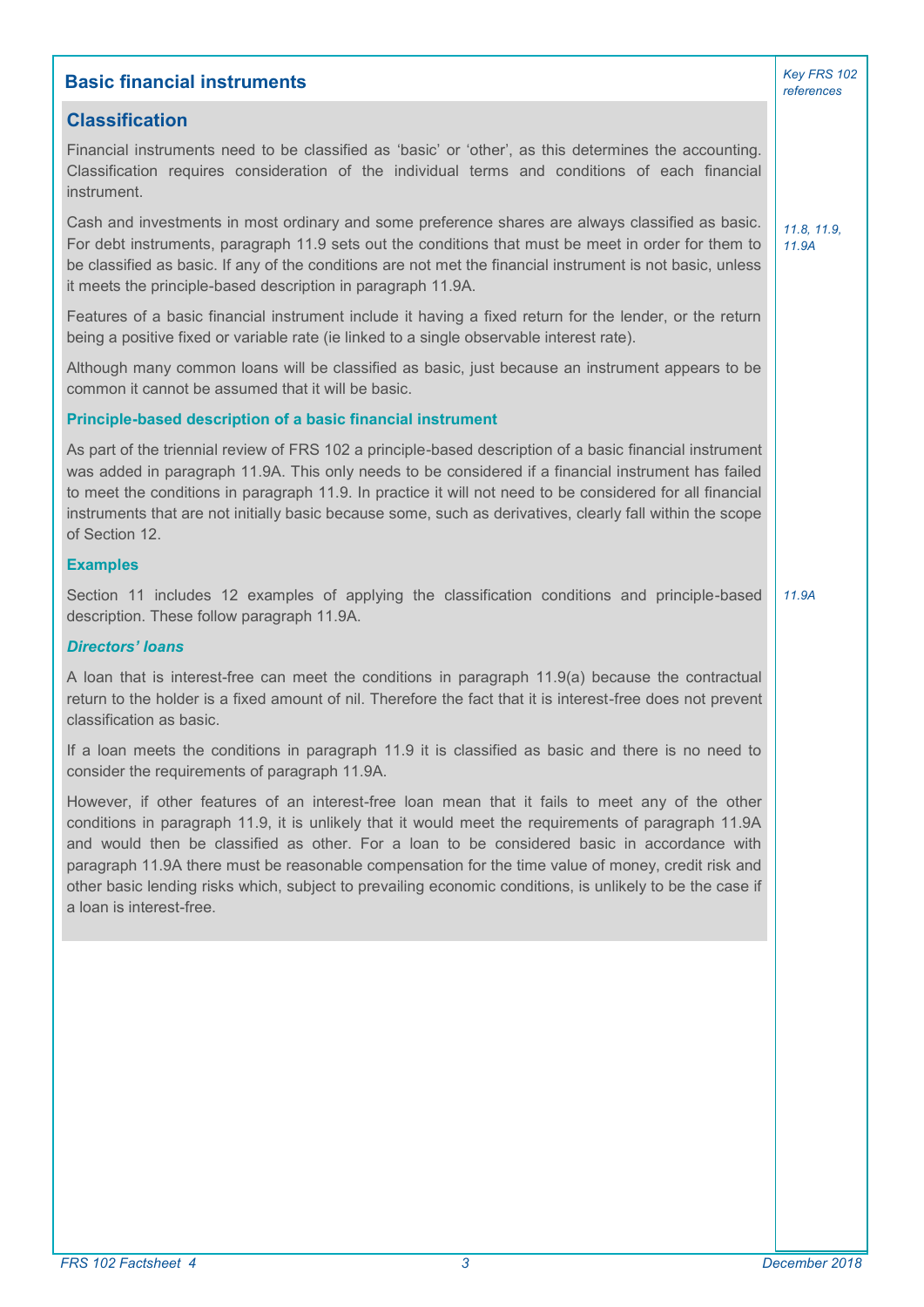| <b>Basic financial instruments</b>                                                                                                                                                                                                                                                                                                                                                                                                                                                                                                                                                                                        |                                                    |  |  |  |
|---------------------------------------------------------------------------------------------------------------------------------------------------------------------------------------------------------------------------------------------------------------------------------------------------------------------------------------------------------------------------------------------------------------------------------------------------------------------------------------------------------------------------------------------------------------------------------------------------------------------------|----------------------------------------------------|--|--|--|
| <b>Initial measurement</b>                                                                                                                                                                                                                                                                                                                                                                                                                                                                                                                                                                                                |                                                    |  |  |  |
| Usually initial recognition will be at transaction price, adjusted for transaction costs.                                                                                                                                                                                                                                                                                                                                                                                                                                                                                                                                 |                                                    |  |  |  |
| <b>Financing transactions</b>                                                                                                                                                                                                                                                                                                                                                                                                                                                                                                                                                                                             |                                                    |  |  |  |
| One of the exceptions to this relates to financing transactions. A financing transaction has taken<br>place when payment is deferred beyond normal business terms, or has been financed at a rate of<br>interest that is not a market rate. Therefore examples would include offering a buyer interest-free<br>credit or providing an interest-free loan. Financing transactions shall be measured at the present<br>value of the future payments discounted at a market rate of interest for a similar instrument, adjusted<br>for transaction costs. This means it should be measured as if it were a market-rate loan. |                                                    |  |  |  |
| <b>Directors' loans</b>                                                                                                                                                                                                                                                                                                                                                                                                                                                                                                                                                                                                   |                                                    |  |  |  |
| As an exception to the usual requirements for financing transactions, a small entity that has received<br>a loan that is not at a market rate of interest from a person who is within a director's group of close<br>family members, and that group includes at least one shareholder in the entity, may choose to<br>measure that loan initially at transaction price.                                                                                                                                                                                                                                                   | 11.13A                                             |  |  |  |
| This only applies to small entities and only to loans to the entity.                                                                                                                                                                                                                                                                                                                                                                                                                                                                                                                                                      |                                                    |  |  |  |
| <b>Public benefit entity concessionary loans</b>                                                                                                                                                                                                                                                                                                                                                                                                                                                                                                                                                                          |                                                    |  |  |  |
| As an exception to the usual requirements for financing transactions, a public benefit entity and other<br>members of a public benefit entity group that make or receive public benefit entity concessionary<br>loans, may account for such loans at the amount paid or received adjusted for interest and any<br>impairment loss.                                                                                                                                                                                                                                                                                        | PBE11.1A,<br>$11.13A$ ,<br>PBE34.87 to<br>PBE34.97 |  |  |  |
| <b>Examples</b>                                                                                                                                                                                                                                                                                                                                                                                                                                                                                                                                                                                                           |                                                    |  |  |  |
| Section 11 includes six examples of initial measurement. These follow paragraph 11.13.                                                                                                                                                                                                                                                                                                                                                                                                                                                                                                                                    | 11.13                                              |  |  |  |
| Examples of accounting for financing transactions are set out in the appendix to this factsheet.                                                                                                                                                                                                                                                                                                                                                                                                                                                                                                                          |                                                    |  |  |  |
| FRS 102 Factsheet 4<br>4                                                                                                                                                                                                                                                                                                                                                                                                                                                                                                                                                                                                  | December 2018                                      |  |  |  |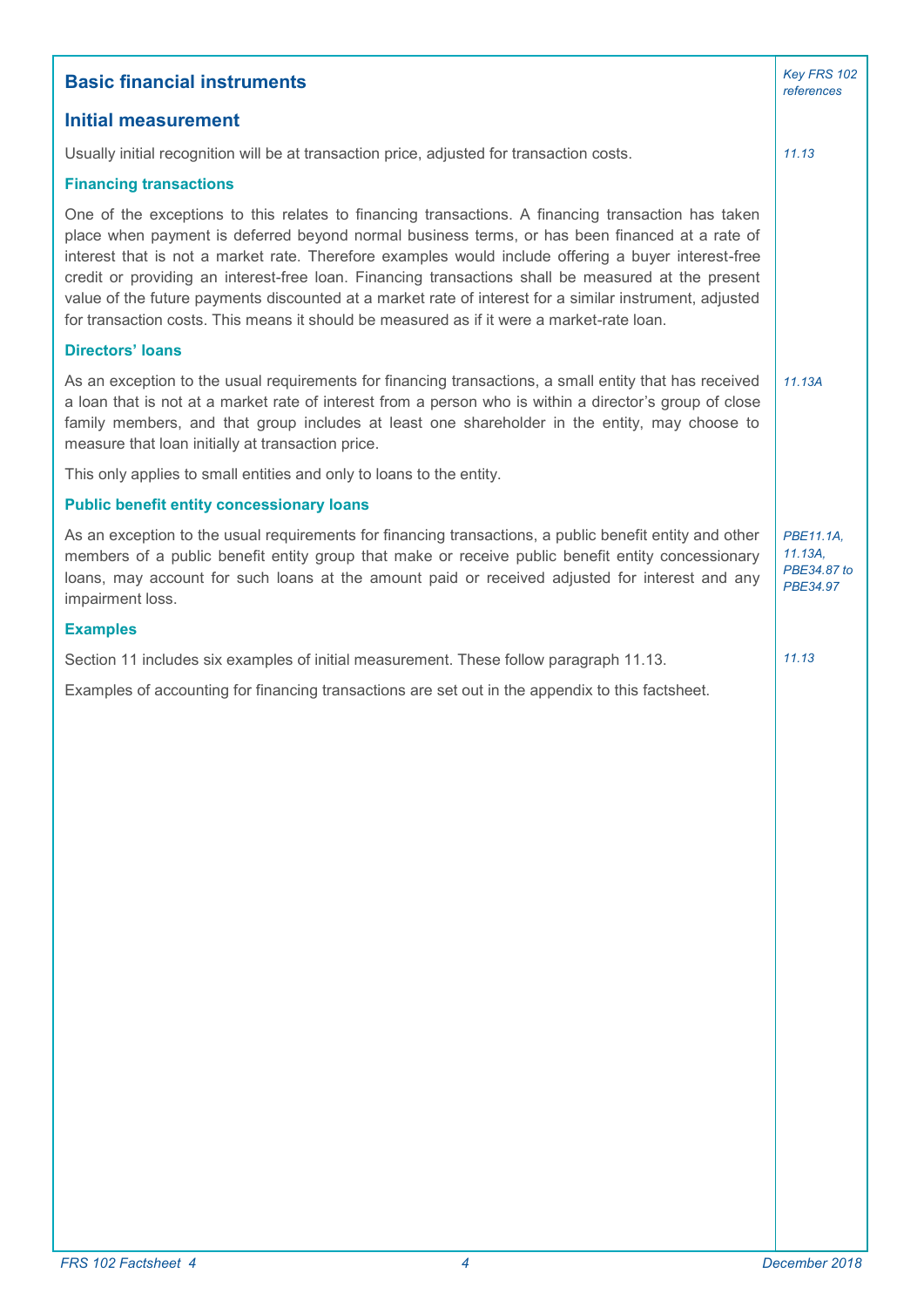| <b>Basic financial instruments</b>                                                                                                                                                                                                                                                                                                                                                                                                |                     |  |
|-----------------------------------------------------------------------------------------------------------------------------------------------------------------------------------------------------------------------------------------------------------------------------------------------------------------------------------------------------------------------------------------------------------------------------------|---------------------|--|
| <b>Subsequent measurement-amortised cost</b>                                                                                                                                                                                                                                                                                                                                                                                      | references          |  |
| Basic debt instruments shall be measured at amortised cost using the effective interest method<br>(unless the choice to measure them at fair value is available and taken).                                                                                                                                                                                                                                                       |                     |  |
| The effective interest method allocates the interest (and transaction costs) over the life of an<br>instrument at a constant rate, based on its carrying amount. Interest includes not just the coupon<br>rate, but any other receipts/payments or changes in value that constitute interest.                                                                                                                                     |                     |  |
| This need not lead to adjustments to the transaction price:                                                                                                                                                                                                                                                                                                                                                                       |                     |  |
| in accordance with paragraph $11.14(a)(ii)$ of FRS 102 receivables and payables due within one<br>$\bullet$<br>year on normal business terms continue to be measured at the undiscounted amount of cash or<br>other consideration expected to be paid or received. Therefore in most situations short term<br>receivables and payables are measured at their invoiced amount until they are settled or<br>otherwise extinguished. |                     |  |
| for loans bearing a market rate of interest, provided no transaction costs have been incurred or<br>$\bullet$<br>premiums/discounts have been paid/received, the effective interest rate is equal to the market<br>rate of interest at the date of initial recognition.                                                                                                                                                           |                     |  |
| Certain financial instruments, such as equity investments, are subject to different requirements that<br>are not covered in this factsheet.                                                                                                                                                                                                                                                                                       |                     |  |
| <b>Examples</b>                                                                                                                                                                                                                                                                                                                                                                                                                   |                     |  |
| Section 11 includes an example of determining an effective interest rate and the amortised cost for a<br>five-year loan. This follows paragraph 11.20.                                                                                                                                                                                                                                                                            | 11.20               |  |
| <b>Impairment</b>                                                                                                                                                                                                                                                                                                                                                                                                                 |                     |  |
| At the end of each reporting period an entity is required to assess whether there is objective<br>evidence of impairment of any financial assets measured at cost or amortised cost. If there is<br>objective evidence of impairment, an impairment loss shall be recognised immediately in profit or<br>loss.                                                                                                                    | $11.21$ to<br>11.26 |  |
| Losses should be the result of past events, not losses expected as a result of possible future events.<br>In the absence of any objective evidence or observable data indicating that a loss has occurred,<br>there is no basis for recognising an impairment, or bad debt provision.                                                                                                                                             |                     |  |
| Some financial assets must be assessed individually for impairment (all equity instruments and other<br>financial assets that are individually significant). Others can be assessed individually or grouped<br>based on similar credit risk characteristics.                                                                                                                                                                      |                     |  |
| <b>Examples</b>                                                                                                                                                                                                                                                                                                                                                                                                                   |                     |  |
| Examples of objective evidence of impairment are included in paragraphs 11.22 and 11.23 of<br>FRS 102.                                                                                                                                                                                                                                                                                                                            | 11.22 and<br>11.23  |  |
|                                                                                                                                                                                                                                                                                                                                                                                                                                   |                     |  |
|                                                                                                                                                                                                                                                                                                                                                                                                                                   |                     |  |
|                                                                                                                                                                                                                                                                                                                                                                                                                                   |                     |  |
|                                                                                                                                                                                                                                                                                                                                                                                                                                   |                     |  |
|                                                                                                                                                                                                                                                                                                                                                                                                                                   |                     |  |
|                                                                                                                                                                                                                                                                                                                                                                                                                                   |                     |  |
|                                                                                                                                                                                                                                                                                                                                                                                                                                   |                     |  |
| FRS 102 Factsheet 4<br>5                                                                                                                                                                                                                                                                                                                                                                                                          | December 2018       |  |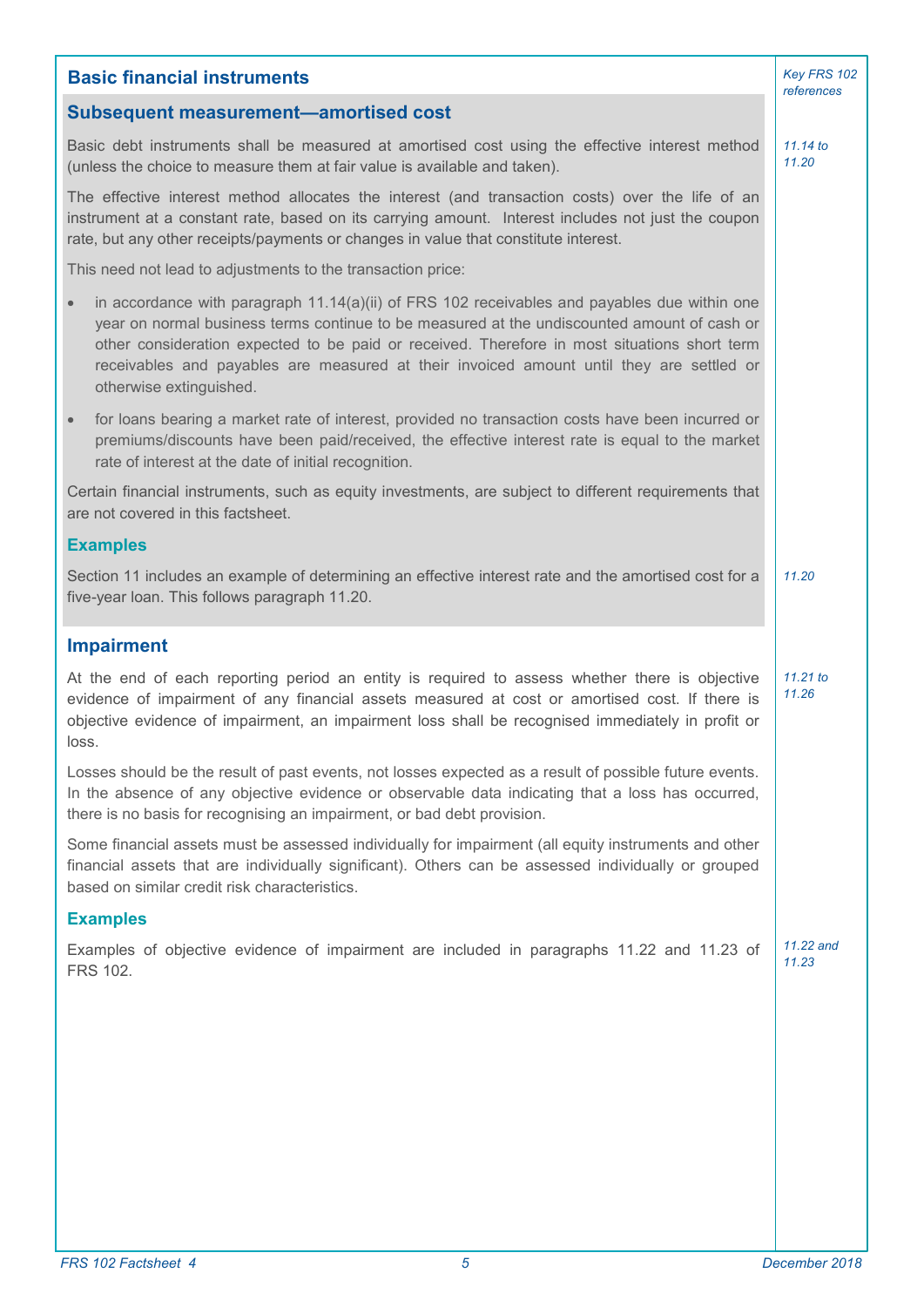| <b>Derecognition</b>                                                                                                                                                                                                                                                                                                                                                                                                                                                                 | Key FRS 102<br>references |
|--------------------------------------------------------------------------------------------------------------------------------------------------------------------------------------------------------------------------------------------------------------------------------------------------------------------------------------------------------------------------------------------------------------------------------------------------------------------------------------|---------------------------|
| The derecognition requirements of paragraphs 11.33 to 11.38 of FRS 102 apply to all financial<br>instruments, and are not dependent on their classification as basic or other.                                                                                                                                                                                                                                                                                                       |                           |
| <b>Derecognition of a financial asset</b>                                                                                                                                                                                                                                                                                                                                                                                                                                            |                           |
| A financial asset is derecognised when it is settled, or when the contractual rights to the cash flows<br>expire.                                                                                                                                                                                                                                                                                                                                                                    | 11.33 to<br>11.35         |
| When a financial asset is transferred to another party, whether it is derecognised will depend on<br>whether the entity has transferred, or retained, the risks and rewards of ownership. If substantially all<br>the risks and rewards are transferred, the financial asset is derecognised. If substantially all the risks<br>and rewards are retained, the financial asset is not derecognised (and a financial liability shall be<br>recognised for the consideration received). |                           |
| If the entity has retained some, but not substantially all, risks and rewards of ownership, but has<br>transferred control of the asset to another party, the financial asset shall be derecognised and any<br>rights and obligations retained or created in the transfer shall be recognised separately.                                                                                                                                                                            |                           |
| <b>Examples</b>                                                                                                                                                                                                                                                                                                                                                                                                                                                                      |                           |
| Section 11 includes examples of a transfer that qualifies for derecognition and one that does not.<br>These follow paragraph 11.35.                                                                                                                                                                                                                                                                                                                                                  | 11.35                     |
| <b>Derecognition of a financial liability</b>                                                                                                                                                                                                                                                                                                                                                                                                                                        |                           |
| A financial liability is derecognised only when it is extinguished (ie when it is discharged, cancelled or<br>expires).                                                                                                                                                                                                                                                                                                                                                              | 11.36 to<br>11.38         |
| If an existing borrower and lender exchange financial instruments with substantially different terms,<br>or substantially modify the terms of an existing financial liability, they shall be accounted for as an<br>extinguishment of the original liability, and the recognition of any new liability. Any difference arising<br>in comparison to the carrying amount is recognised in profit or loss.                                                                              |                           |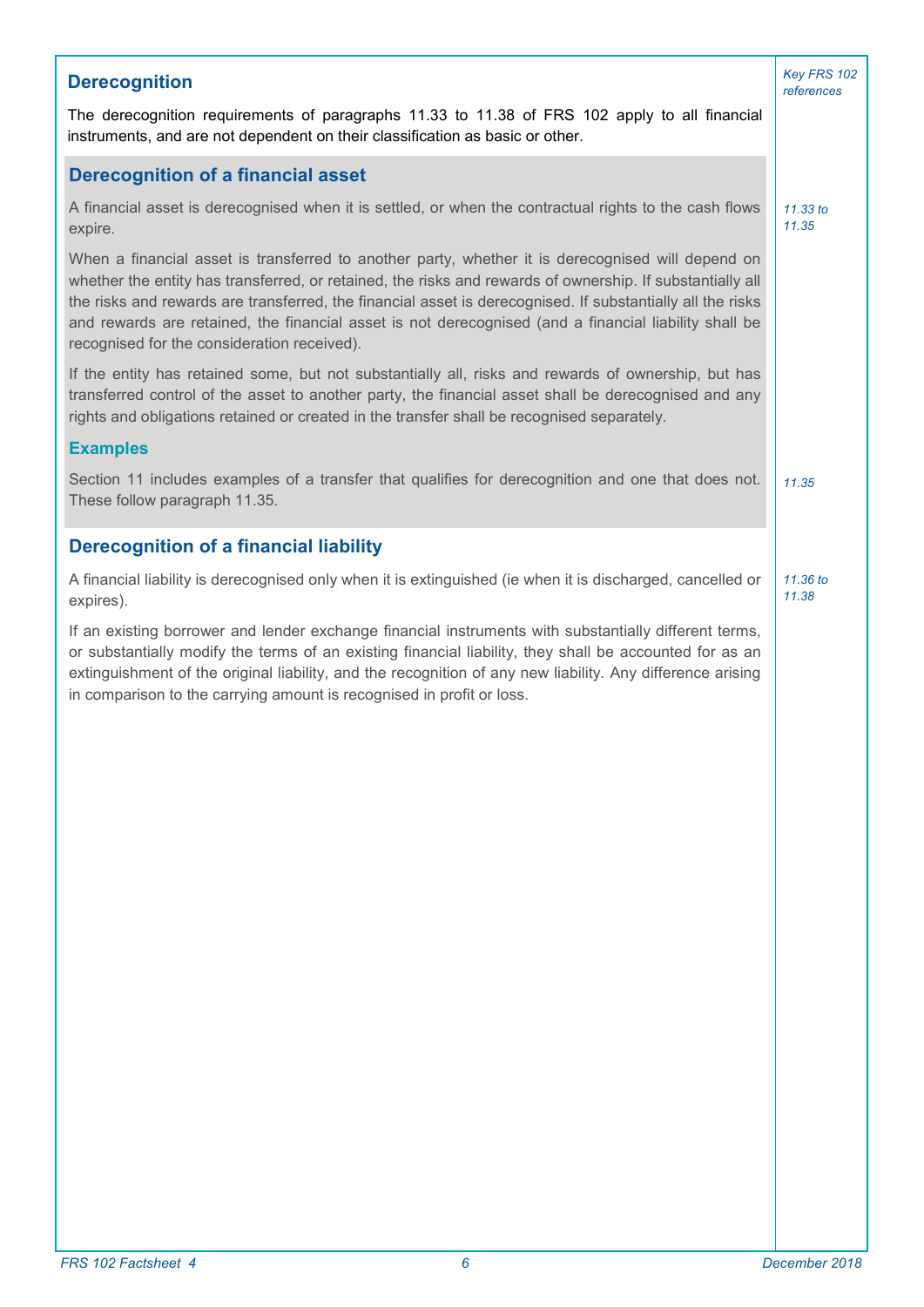| <b>Disclosures</b>                                                                                                                                                                                                                                                                                                                                                                      | Key FRS 102<br>references |
|-----------------------------------------------------------------------------------------------------------------------------------------------------------------------------------------------------------------------------------------------------------------------------------------------------------------------------------------------------------------------------------------|---------------------------|
| Various disclosures are required about financial instruments.                                                                                                                                                                                                                                                                                                                           |                           |
| The following does not necessarily apply to a qualifying entity that takes advantage of reduced<br>disclosures as set out in Section 1 Scope of FRS 102, nor to a small entity applying Section 1A<br><b>Small Entities.</b>                                                                                                                                                            | 11.40 to<br>11.48A        |
| Disclosure requirements include the significant accounting policies and measurement bases for<br>financial instruments and the carrying amounts of financial instruments measured at fair value<br>through profit or loss. Various items of income, expense, gains and losses must be disclosed<br>including changes in fair value, interest income and expense, and impairment losses. |                           |
| Paragraph 11.42 contains a significant requirement:                                                                                                                                                                                                                                                                                                                                     |                           |
| An entity shall disclose information that enables users of its financial statements to evaluate the significance of<br>financial instruments for its financial position and performance                                                                                                                                                                                                 |                           |
| This is a principle-based disclosure requirement. Examples are given of possible disclosures for a<br>debt instrument, such as interest rate, maturity, repayment schedule and any restrictions on the<br>entity. However, entities will need to consider carefully what information is needed by users.                                                                                |                           |
| As part of the triennial review of FRS 102, paragraph 11.42 was expanded to note that when the<br>risks arising from financial instruments are particularly significant to the business (for example they<br>are principal risks for the entity) additional disclosures may be required.                                                                                                |                           |
| Financial instruments at fair value through profit or loss                                                                                                                                                                                                                                                                                                                              |                           |
| Company law sets out requirements about which financial instruments can be measured at fair value<br>and includes related disclosure requirements.                                                                                                                                                                                                                                      |                           |
| In the UK financial assets, and financial liabilities that are held as part of a trading portfolio or are<br>derivatives are always permitted to be measured at fair value.                                                                                                                                                                                                             |                           |
| In the UK, any other financial liabilities can be measured at fair value only when this is permitted by<br>IFRS and provided certain disclosures required by IFRS are given.                                                                                                                                                                                                            |                           |
| In the Republic of Ireland, all financial instruments can be measured at fair value when this is<br>permitted by IFRS and provided certain disclosures required by IFRS are given. Therefore additional<br>disclosures may be required more frequently in the Republic of Ireland as they apply to any financial<br>instruments measured at fair value, including derivatives.          |                           |
| The additional disclosure has been incorporated into Section 11 (as explained in paragraph A3.13).<br>Some of the disclosures apply to all financial instruments, others are reflected in paragraph 11.48A.                                                                                                                                                                             |                           |
| <b>Financial institutions and retirement benefit plans</b>                                                                                                                                                                                                                                                                                                                              |                           |
| Additional disclosure is required by financial institutions and retirement benefit plans. These are set<br>out in separate sub-sections of Section 34 Specialised Activities.                                                                                                                                                                                                           | 11.48B<br>11.48C          |
|                                                                                                                                                                                                                                                                                                                                                                                         |                           |
|                                                                                                                                                                                                                                                                                                                                                                                         |                           |
|                                                                                                                                                                                                                                                                                                                                                                                         |                           |
|                                                                                                                                                                                                                                                                                                                                                                                         |                           |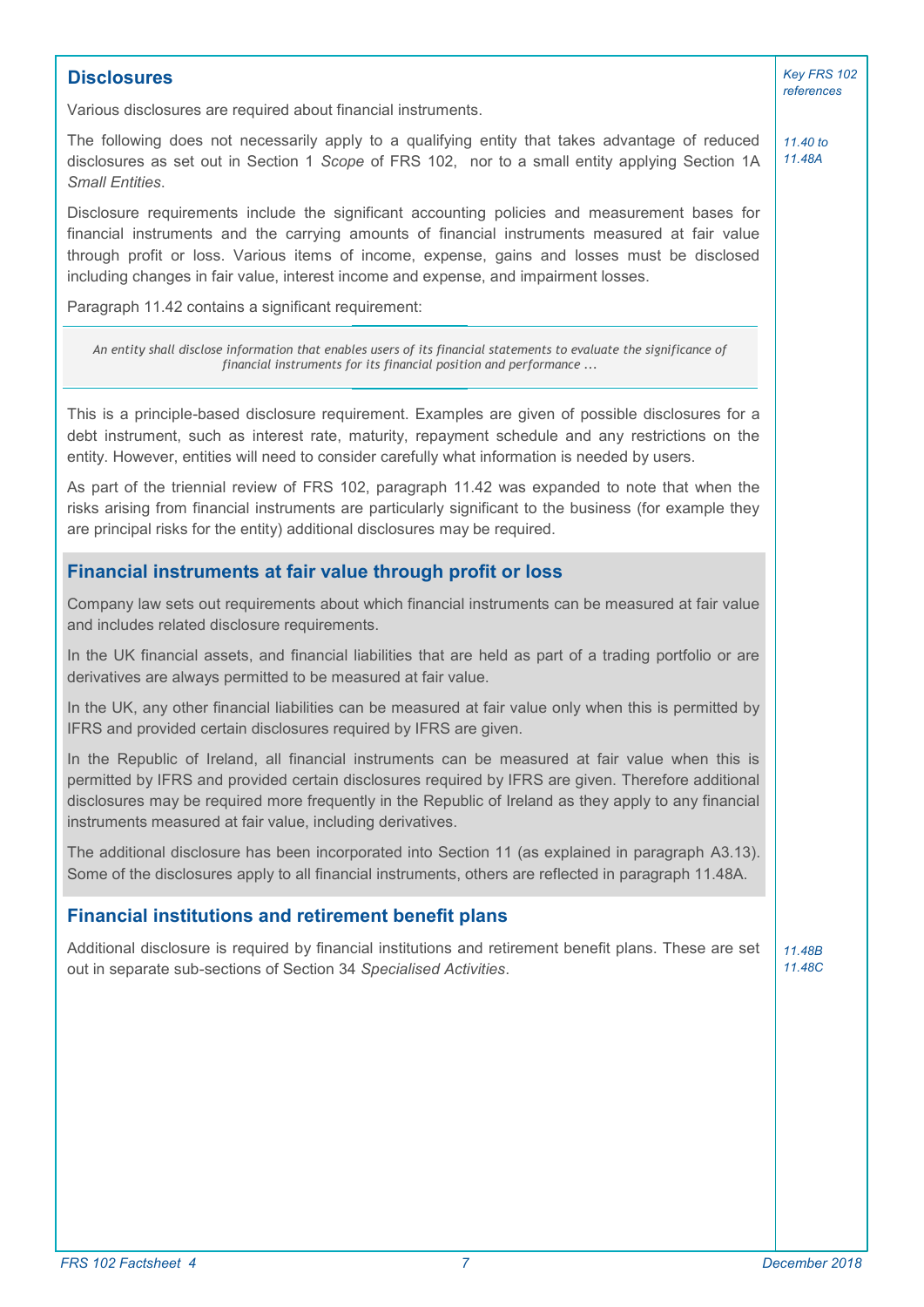| <b>Other financial instruments issues</b>                                                                                                                                                                                                                                                                                                                                                                                                           |                    |  |
|-----------------------------------------------------------------------------------------------------------------------------------------------------------------------------------------------------------------------------------------------------------------------------------------------------------------------------------------------------------------------------------------------------------------------------------------------------|--------------------|--|
| This applies to financial instruments that are within the scope of Section 12.                                                                                                                                                                                                                                                                                                                                                                      |                    |  |
| <b>Initial measurement</b>                                                                                                                                                                                                                                                                                                                                                                                                                          |                    |  |
| Usually a financial asset or a financial liability within the scope of Section 12 is recognised initially at<br>fair value, which is normally transaction price.                                                                                                                                                                                                                                                                                    | 12.7               |  |
| If a financial asset arises from a financing transaction, it is initially measured at the present value of<br>the future payments discounted at a market rate of interest for a similar debt instrument (as<br>determined at initial recognition) and adjusted for transaction costs.                                                                                                                                                               |                    |  |
| <b>Subsequent measurement</b>                                                                                                                                                                                                                                                                                                                                                                                                                       |                    |  |
| Other financial instruments shall normally be measured at fair value, with the change in fair value<br>recognised in profit or loss.                                                                                                                                                                                                                                                                                                                | 12.8 to 12.9       |  |
| There are some exceptions to this, such as in certain hedge accounting relationships and when the<br>use of fair value would not be permitted by company law. The latter is expected to arise rarely.                                                                                                                                                                                                                                               |                    |  |
| Interest rate swaps and forward foreign exchange contracts                                                                                                                                                                                                                                                                                                                                                                                          |                    |  |
| In practice this means that any interest rate swaps or forward foreign exchange contracts will be<br>measured at fair value at each reporting date, with the change in fair value being recognised in profit<br>or loss, unless the entity chooses to apply hedge accounting. The contract rate agreed in a forward<br>foreign exchange contract cannot be used to measure the hedged item as it was under SSAP 20<br>Foreign currency translation. |                    |  |
| <b>Hedge accounting</b>                                                                                                                                                                                                                                                                                                                                                                                                                             |                    |  |
| Hedge accounting is optional.                                                                                                                                                                                                                                                                                                                                                                                                                       |                    |  |
| A hedging relationship consists of a hedging instrument and a hedged item. Provided the qualifying<br>conditions set out in paragraph 12.18 are met, hedge accounting may be applied. The effect of<br>hedge accounting is to reduce the volatility in the profit and loss account.                                                                                                                                                                 | 12.15 to<br>12.25A |  |
| <b>Examples</b>                                                                                                                                                                                                                                                                                                                                                                                                                                     |                    |  |
| The Appendix to Section 12 provides examples of hedge accounting.                                                                                                                                                                                                                                                                                                                                                                                   |                    |  |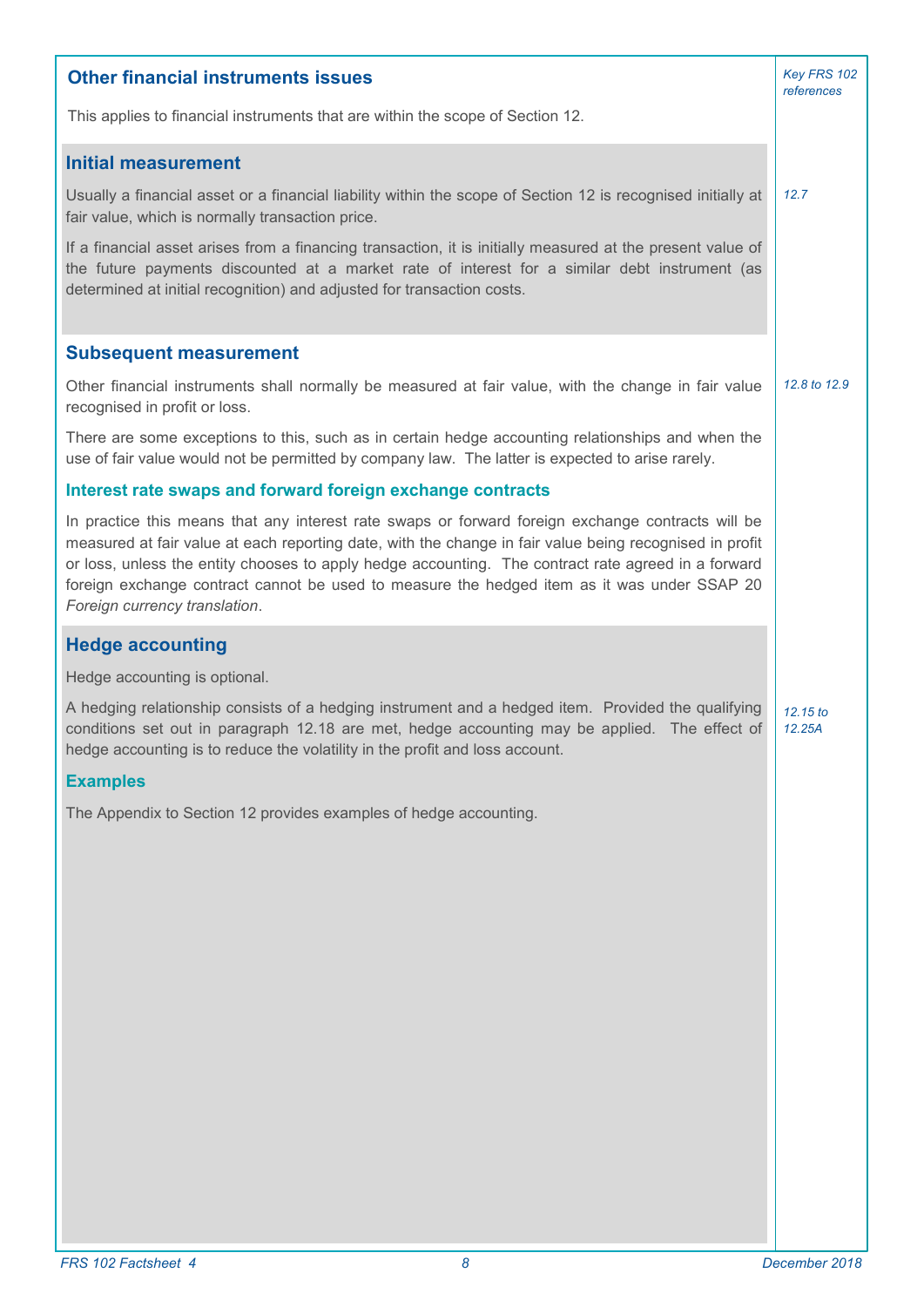### **Measurement of financing transactions**

The term financing transaction is used in FRS 102 to specifically refer to transactions with deferred payments or repayments, for which there is no explicit interest rate or the interest charged is not at a market rate. Examples of such transactions include:

- the sale of goods or services, if payment is deferred beyond normal business terms or is financed at a rate of interest that is not a market rate (paragraph 11.13);
- below market rate and interest-free loans between group entities; and
- below market rate and interest-free loans to or from directors.

Section 11 *Basic Financial Instruments* and Section 12 *Other Financial Instruments Issues* of FRS 102 set out specific measurement requirements for financial assets and financial liabilities when the arrangement constitutes a financing transaction. The following discussion is limited to the requirements in Section 11 and therefore only applies to financial assets and financial liabilities that are classified as basic. It does not apply to directors loans to a small entity, when the small entity has taken the option in paragraph 11.13A to measure the loan at transaction price.

#### **Initial measurement**

Paragraph 11.13 of FRS 102 sets out the initial measurement requirements for financial assets and financial liabilities. Generally financial assets and financial liabilities are measured at their transaction price, which typically is the amount of cash borrowed or the invoiced amount when goods or services are sold. However, when a financial asset or financial liability, ie a receivable or payable, originates from an arrangement that is a financing transaction, that receivable or payable is measured at the present value of the future cash payments discounted at a market rate of interest for a similar debt instrument<sup>1</sup> (paragraph 11.13).

Below are five common examples of financing transactions where the loan has a fixed repayment date to demonstrate the application of the present value measurement requirement of paragraph 11.13.

It should be noted that the present value of a financial asset or financial liability that is repayable on demand is equal to the undiscounted cash amount payable reflecting the lender's right to demand immediate repayment.

Debt instruments include loans receivable, loans payable, trade debtors and trade creditors.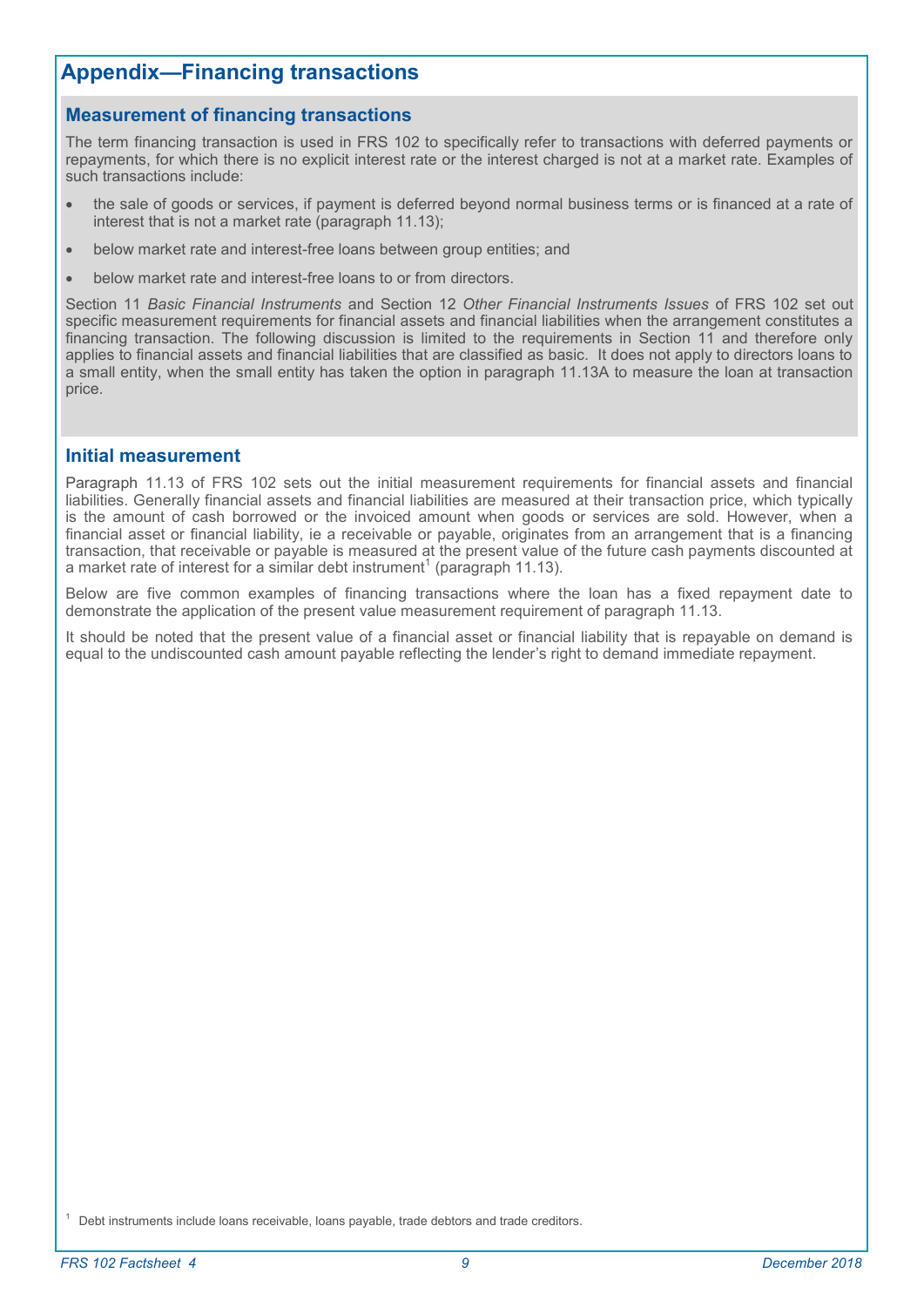### **The sale of goods or services on deferred payment terms**

When goods or services are sold on credit, the arrangement has in substance two components, firstly the sale of the goods or services and secondly a financing element. The two components are accounted for separately.

To that effect a seller recognises the revenue from the sale in accordance with Section 23 *Revenue* of FRS 102 and a purchaser recognises the acquired goods and services in accordance with the applicable accounting requirements in FRS 102.

When the arrangement is a financing transaction, ie when the payment for goods or services is deferred beyond normal business terms or the sale is financed at a below market rate of interest, the trade debtor (or trade creditor) is measured at the present value of the cash flows receivable or payable discounted at the market rate of interest for a similar receivable or payable (paragraph 11.13). In practice, an entity may use the current cash selling price for the goods or services sold on an arm's length basis as an estimate for the present value of the future payments. However, if there is no cash sale alternative or the cash selling price is the same as the price when buying on credit, the entity must calculate the present value of the future cash flows.

The following numerical example demonstrates the accounting by a seller (the manufacturer) and a buyer (the customer) when payment is deferred.

#### **Example 1: The sale of goods on deferred payment terms**

A manufacturer sells a piece of machinery to a customer on credit for CU1,000 on 1 January 20X0, agreeing with the customer that full payment is due in two years' time on 31 December 20X1. Under normal business terms the piece of machinery is sold for cash and the current cash selling price is CU900. Sales taxes are ignored in this example.

#### (1) Accounting by the manufacturer

In accordance with paragraph 23.5 of FRS 102, on 1 January 20X0 the manufacturer recognises the revenue from the sale at the cash selling price of the piece of machinery of CU900. The trade receivable is also measured at the cash selling price of CU900 in accordance with paragraph 11.13 of FRS 102. The manufacturer records the following accounting entries when the piece of machinery is sold:

| Dr | Trade receivable | <b>CU900</b> |
|----|------------------|--------------|
|    |                  |              |

Cr Revenue CU900

After initial recognition the manufacturer will account for the trade receivable at amortised cost using the effective interest method as demonstrated in Example 6 below. In accordance with paragraph 23.5 of FRS 102, the CU100 difference between the present value of the trade receivable of CU900 and the nominal amount of the consideration of CU1,000 is recognised as interest income using the effective interest method over the two years until payment is due from the customer.

### (2) Accounting by the customer

The customer applies the requirements of Section 17 *Property, Plant and Equipment* of FRS 102. In accordance with paragraph 17.13 of FRS 102, on 1 January 20X0 the purchase of the piece of machinery is recorded at the cash selling price of CU900. The customer also records a trade payable measured at the cash selling price of CU900 in accordance with paragraph 11.13 of FRS 102. The customer records the following accounting entries when the piece of machinery is purchased:

- Dr Property, plant and equipment CU900
	- Cr Trade payable CU900

After initial recognition the customer accounts for the trade payable at amortised cost using the effective interest method as demonstrated in Example 6 below.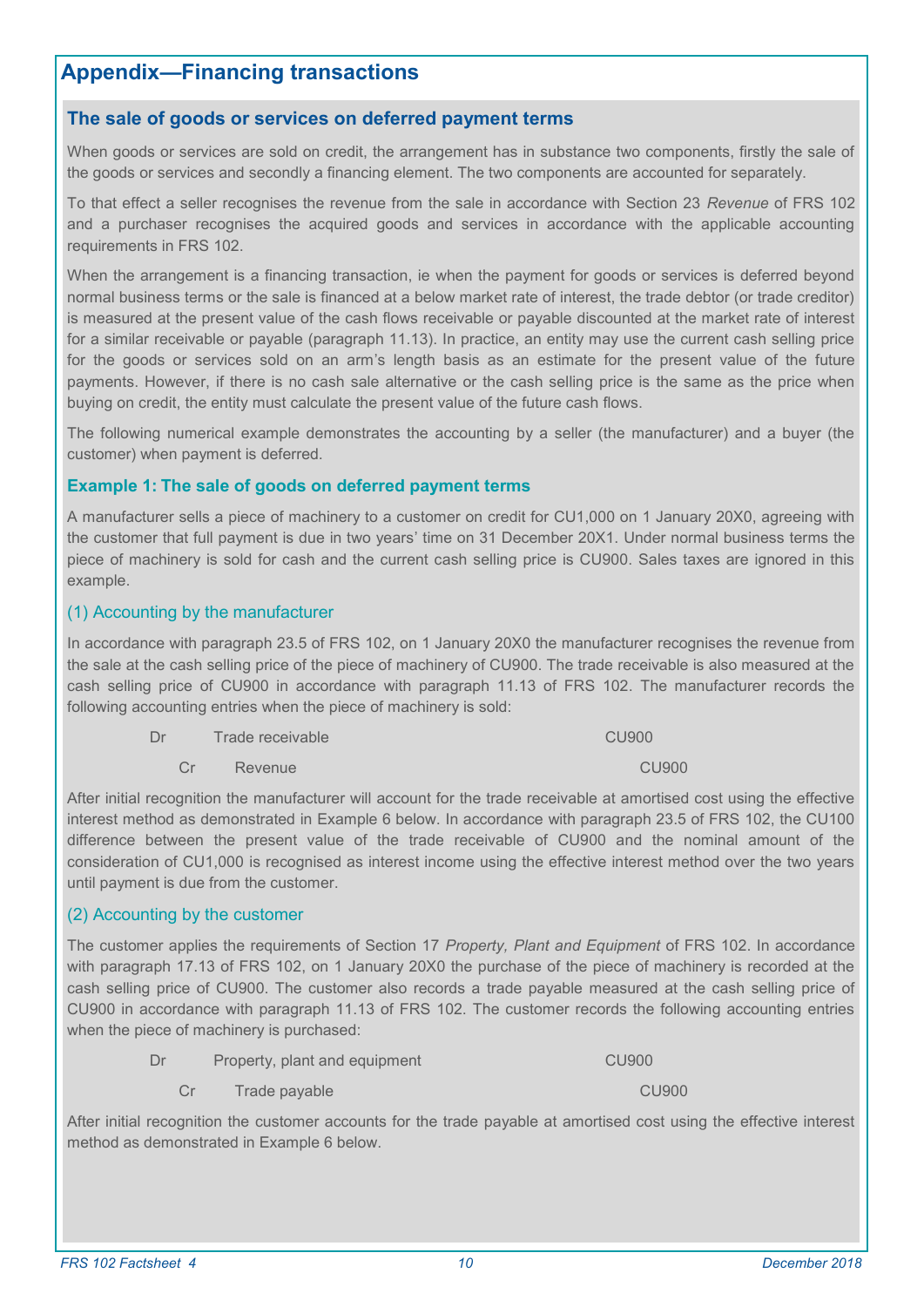### **Fixed term loans with no interest or a below market rate of interest**

A loan provided or received at no or a below market rate of interest constitutes a financing transaction. Paragraph 11.13 of FRS 102 requires that such a loan is measured at the present value of the future cash receipts or payments discounted at a market rate of interest of a similar financial asset or financial liability.

The present value calculated in accordance with paragraph 11.13 reflects the value of a similar loan with a market rate of interest. For loans other than those repayable on demand, a difference arises between the amount of cash received or advanced and the present value of the loan. This difference reflects that the lender has made a loan at a lower than market rate of interest and thereby has provided an additional benefit to the borrower.

FRS 102 does not set out specific accounting requirements for that difference. Where FRS 102 does not specifically address the accounting for a transaction, an entity applies judgement to determine the accounting treatment that meets the requirements of paragraph 10.4, ie an entity selects an accounting policy that results in relevant and reliable information. Paragraph 10.5 sets out the sources an entity should consider for that analysis.

To determine the accounting treatment for the difference, an entity should assess the particular facts and circumstances of each arrangement. In that regard it is particularly important to establish the reasons a lender decided to make a loan at a non-market rate of interest. For example, a lender may make the loan because of an ownership interest in the borrower. If so, the lender is, in its capacity as the owner, effectively making an additional investment in the entity when making a loan at a below market rate of interest. In other instances, there may be related transactions to consider, for example the lender may be compensated by obtaining goods or services from the borrower at below market prices.

When a loan is made at a non-market rate of interest and the lender and the borrower are related parties because one owns the other or the lender and borrower are owned by the same entity or person, the difference arising on initial recognition of the loan would generally be accounted for as a distribution or capital contribution.

FRS 102 sets out accounting requirements for distributions. For the entity making a distribution it represents a decrease of economic benefits that results in a decrease in equity. A distribution is not an expense and is therefore recorded as a reduction of equity (paragraphs 2.23(b) and 22.17). It should be noted that in some cases a distribution may be recorded in the financial statements in accordance with FRS 102, although it may not be a distribution as a matter of law and vice versa. An entity that is subject to company law should consider whether the distribution recorded in the financial statements for reporting purposes is also a distribution as a matter of the law and, if so, should assess whether it has sufficient distributable profits to make the distribution.

The entity receiving a distribution records it as income, since it represents an increase in economic benefits that results in an increase of equity that is not related to a capital contribution from an equity investor (paragraph 2.23(a) of FRS 102). Income is recorded in total comprehensive income, either in profit or loss or in other comprehensive income. Company law prohibits the inclusion of unrealised profits within profit or loss, except when an unrealised revaluation gain arises from the application of fair value accounting. If the distribution is considered a realised profit it is recorded in profit or loss, otherwise it is recorded in other comprehensive income. An entity that is a company should assess whether the distribution received is a realised profit within the meaning of company law.

The determination of realised and distributable profits in accordance with company law is a complex area where accounting and legal requirements interface. This Education Note does not address company law issues that may be relevant in this regard. An entity may refer to Technical Release 02/17BL *Guidance on realised and distributable profits under the Companies Act 2006* (Technical Release 02/17BL) issued by the Institute of Chartered Accountants in England and Wales and the Institute of Chartered Accounts of Scotland, or any successor document. An entity may also wish to take specialist legal advice on these matters.

Capital contributions from equity investors do not meet the definition of income (see paragraph 2.23(a)). A capital contribution is therefore recorded by the receiving entity as an increase in equity. The entity making a capital contribution records it as an increase in its investment in the entity receiving the capital contribution.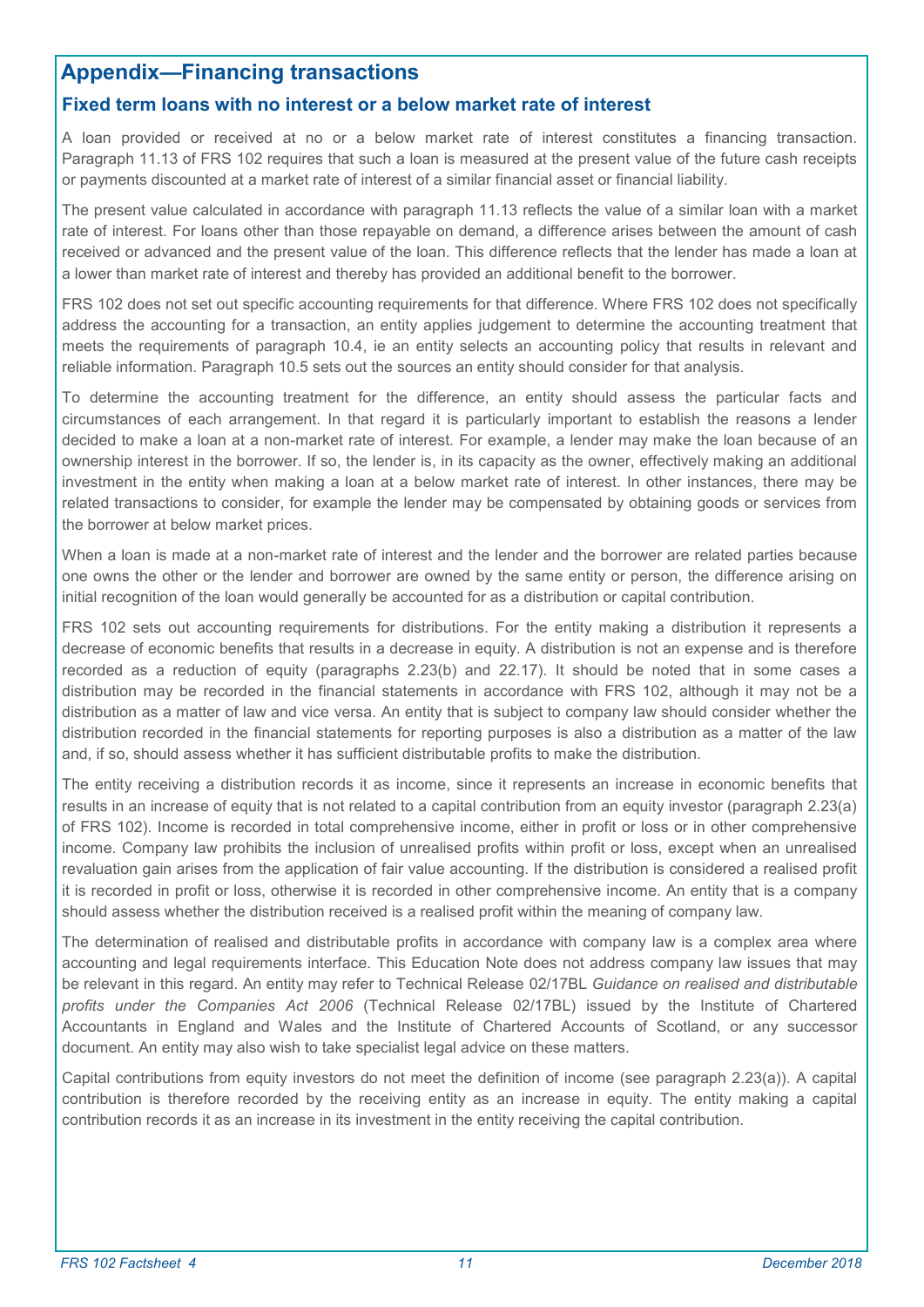## **Appendix—Financing transactions continued**

The Examples 2 to 5 below illustrate different scenarios of interest-free loan arrangements between related parties and demonstrate the accounting for the difference.

### **Example 2: Fixed term interest-free loans between a parent and its subsidiary**

Loans between parents and their subsidiaries are often made on interest-free terms. It can generally be presumed that a loan is made on these terms because the parent owns and controls its subsidiary.

A fixed term interest free-loan consists, in substance, of two components:

- (a) a loan at a market rate of interest; and
- (b) a benefit or contribution to the borrower.

In the case of an interest-free loan between a parent and its subsidiary, the first component, ie the loan made at a market-rate of interest, is determined by calculating the present value of the future payments discounted at a market rate of interest of a similar loan. The second component, ie the gift or contribution to the borrower, is the measurement difference which is accounted for as a capital contribution or distribution. The accounting is demonstrated in the numerical examples below.

(1) A parent provides a fixed term interest-free loan of CU1,000 to its subsidiary. The present value of the loan using a market rate of interest for a similar loan is  $CU900^2$ . The difference of CU100 represents an additional investment by the parent in the subsidiary. The parent would record the following accounting entries in its individual financial statements:

| Dr                                                            | Loan receivable from subsidiary $3$ | <b>CU900</b> |
|---------------------------------------------------------------|-------------------------------------|--------------|
| Dr                                                            | Investment in subsidiary $3$        | <b>CU100</b> |
| Cr                                                            | Cash                                | CU1,000      |
| The subsidiary would record the following accounting entries: |                                     |              |
| Dr.                                                           | Cash                                | CU1,000      |
|                                                               |                                     |              |

Cr Loan repayable to parent CU900 CU900

| Capital contribution (equity)                                                                      | CU <sub>100</sub> |
|----------------------------------------------------------------------------------------------------|-------------------|
| subsidiary provides a fixed term interest-free loan of CU1,000 to its parent. The present value of |                   |

(2) A subsidiary provides a fixed term interest-free loan of CU1,000 to its parent. The present value of the loan using a market rate of interest for a similar loan is  $\textsf{C} \textsf{U} 900^2$ . The difference of CU100 is a distribution to the parent. The parent would record the following accounting entries in its individual financial statements:

| Dr | Cash                                                                | CU1,000      |
|----|---------------------------------------------------------------------|--------------|
| Cr | Loan repayable to subsidiary                                        | <b>CU900</b> |
| Cr | Distribution received from subsidiary (profit or loss) <sup>4</sup> | <b>CU100</b> |
|    | The subsidiary would record the following accounting entries:       |              |
| Dr | Loan receivable from parent                                         | <b>CU900</b> |
| Dr | Distribution to parent (equity) <sup>5</sup>                        | <b>CU100</b> |
|    | Cash                                                                | CU1,000      |

 $2\text{}$  See Example 6 below for the calculation of the present value and a demonstration of the subsequent accounting for an interest-free loan. 3 Loans and investments are subject to impairment. An entity shall apply the relevant accounting requirements in FRS 102 to determine whether a loan or investment is impaired.

<sup>4</sup> Company law requires that only profits realised at the reporting date are included in profit or loss. For the purpose of this example it is assumed that the distribution is a realised profit and it is therefore recorded in profit or loss. The legal requirements on realised profits are not addressed in this factsheet. Technical Release 02/17BL considers issues concerning the determination of realised profits and entities may refer to this or any successor document for more guidance.

5 In accordance with paragraph 22.17 of FRS 102 a distribution is recorded as a reduction of equity. A distribution recorded in the financial statements in accordance with FRS 102 may not be a distribution as a matter of law. The legal requirements on distributable profits are not addressed in this factsheet. Technical Release 02/17BL considers issues concerning the determination of distributable profits and entities may refer to this or any successor document for more guidance.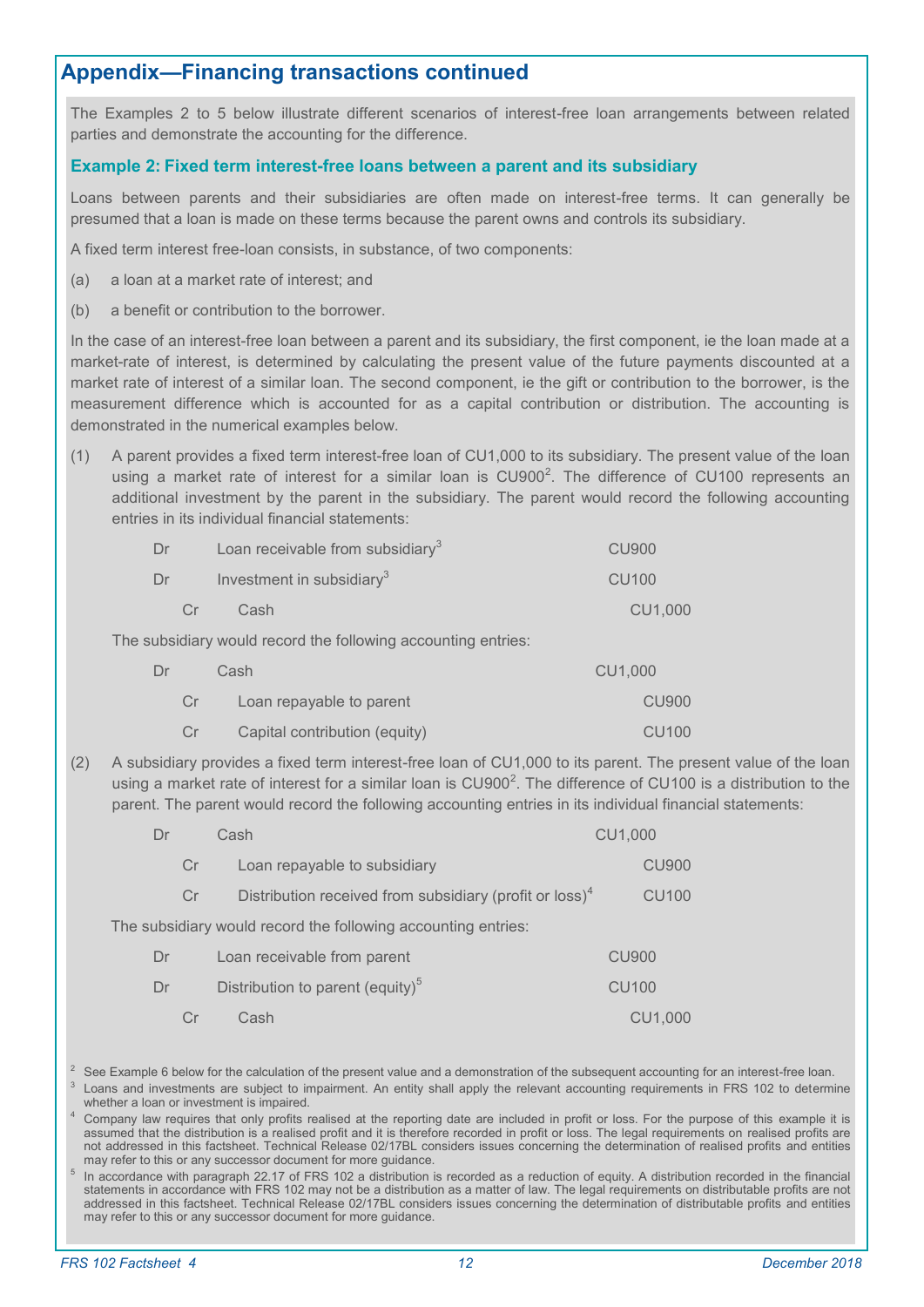## **Appendix—Financing transactions continued**

#### **Example 3: Fixed term interest-free loans between fellow subsidiaries**

In a situation where fellow subsidiaries enter into a loan which constitutes a financing transaction, it can generally be presumed that the loan was made at the direction of their parent. However, sometimes the facts and circumstances may indicate otherwise, for example when an interest-free loan is made in return for receiving goods or services at a discounted price.

If an interest-free loan is made at the direction of the parent, the subsidiaries account for the transaction as if it had been conducted through the parent. The lending subsidiary accounts for the loan as if it had made a loan to its parent and the borrowing subsidiary accounts for the loan as if it had received a loan from its parent.

As noted in Example 2 above, a fixed term interest-free loan consists, in substance, of two separate components. In the case of an interest-free loan between fellow subsidiaries, the first component represents a loan made at a market-rate of interest and the second component is a distribution or capital contribution. The accounting is demonstrated in the following numerical example.

A subsidiary makes a fixed term interest-free loan of CU1,000 to a fellow subsidiary. The present value of the loan using a market rate of interest for a similar loan is  $\mathsf{C} \mathsf{U} 900^6.$  The excess of the cash advanced over the present value of the loan of CU100 is accounted for as a distribution from the lending subsidiary. The accounting entries of the lending subsidiary are as follows:

| Dr |         | Loan receivable from fellow subsidiary | CU900             |
|----|---------|----------------------------------------|-------------------|
| Dr |         | Distribution (equity) <sup>7</sup>     | CU <sub>100</sub> |
|    | $C_{r}$ | Cash                                   | CU1.000           |

The borrowing subsidiary would account for the excess of CU100 as a capital contribution and record the following accounting entries:

| Dr  | Cash                                | CU1.000           |  |
|-----|-------------------------------------|-------------------|--|
| Cr. | Loan repayable to fellow subsidiary | CU900             |  |
| Cr  | Capital contribution (equity)       | CU <sub>100</sub> |  |

See Example 6 below for the calculation of the present value and a demonstration of the subsequent accounting for an interest-free loan. 7 In accordance with paragraph 22.17 of FRS 102 a distribution is recorded as a reduction of equity. A distribution recorded in the financial statements in accordance with FRS 102 may not be a distribution as a matter of law. The legal requirements on distributable profits are not addressed in this factsheet. Technical Release 02/17BL considers issues concerning the determination of distributable profits and entities may refer to this or any successor document for more guidance.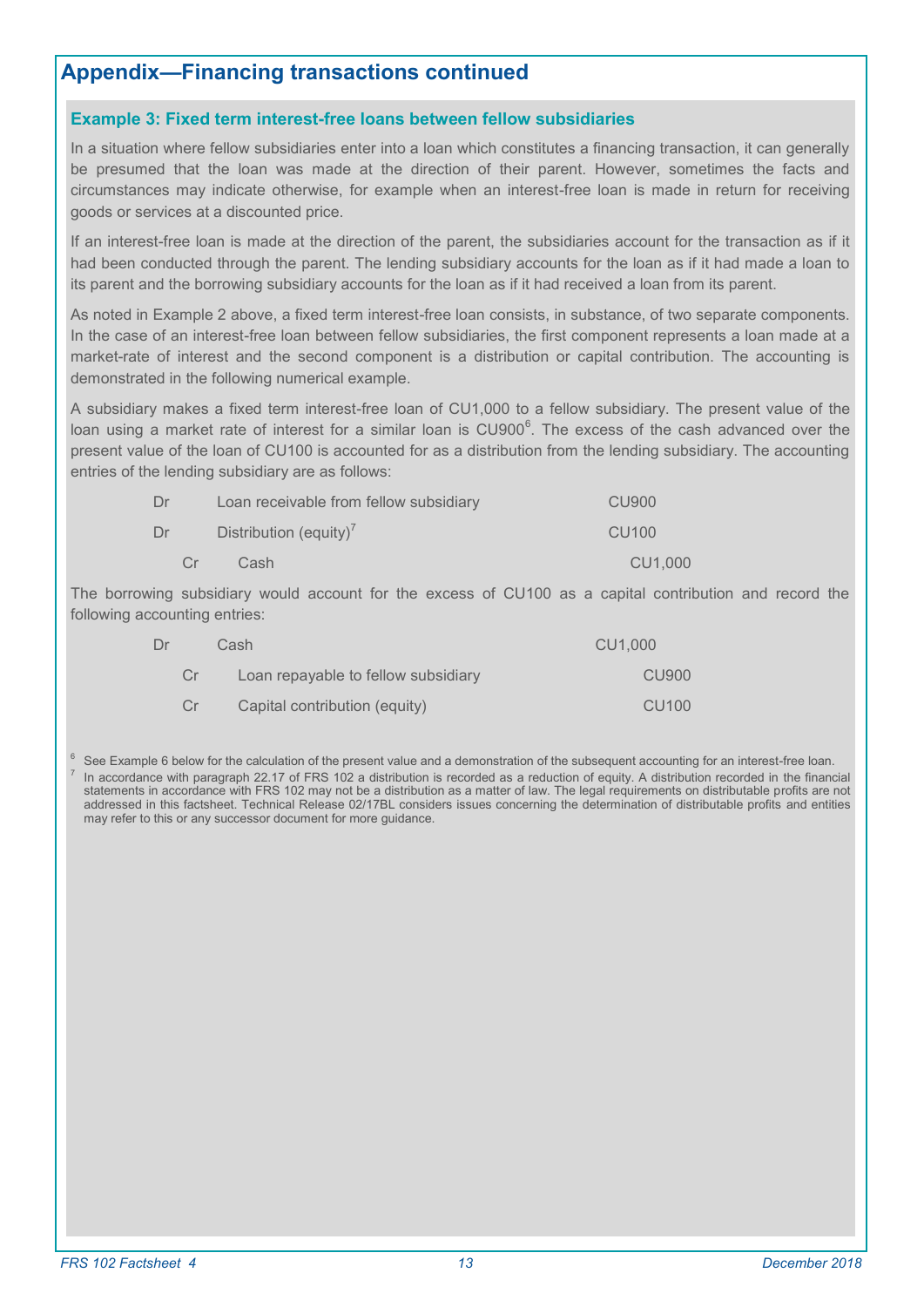### **Appendix—Financing transactions continued**

#### **Example 4: Fixed term interest-free loans between entities owned by the same person**

In some instances, an interest-free loan is made between entities that are not members of the same group, but the entities are related parties because they are owned and controlled by the same person. Unless the facts and circumstances indicate that the loan is made on these terms for a reason other than that the entities are controlled by the same owner, the accounting for the loan will be the same as shown in Example 3 above for a fixed term interest-free loan between fellow subsidiaries.

As noted in Example 2 above, a fixed term interest-free loan consists, in substance, of two separate components. In the case of a fixed term interest-free loan between entities that are owned by the same person, the first component represents a loan made at a market-rate of interest and the second component is a distribution or capital contribution. The accounting is demonstrated in the numerical example below.

An entity makes a fixed term interest-free loan of CU1,000 to another entity. Both entities have the same owner. The present value of the loan using a market rate of interest for a similar loan is CU900 $^8$ .

The lending entity records the following accounting entries:

| Dr<br>Loan receivable from related party                       |                                    | <b>CU900</b>      |  |  |
|----------------------------------------------------------------|------------------------------------|-------------------|--|--|
| Dr                                                             | Distribution (equity) <sup>9</sup> | <b>CU100</b>      |  |  |
| Cr                                                             | Cash                               | CU1,000           |  |  |
| The borrowing entity records the following accounting entries: |                                    |                   |  |  |
| Dr Cash                                                        |                                    | CU1,000           |  |  |
| Cr                                                             | Loan repayable to related party    | <b>CU900</b>      |  |  |
| Cr                                                             | Capital contribution (equity)      | CU <sub>100</sub> |  |  |

 $8$  See Example 6 below for the calculation of the present value and a demonstration of the subsequent accounting for an interest-free loan. 9 In accordance with paragraph 22.17 of FRS 102 a distribution is recorded as a reduction of equity. A distribution recorded in the financial statements in accordance with FRS 102 may not be a distribution as a matter of law. The legal requirements on distributable profits are not addressed in this factsheet. Technical Release 02/17BL considers issues concerning the determination of distributable profits and entities may refer to this or any successor document for more guidance.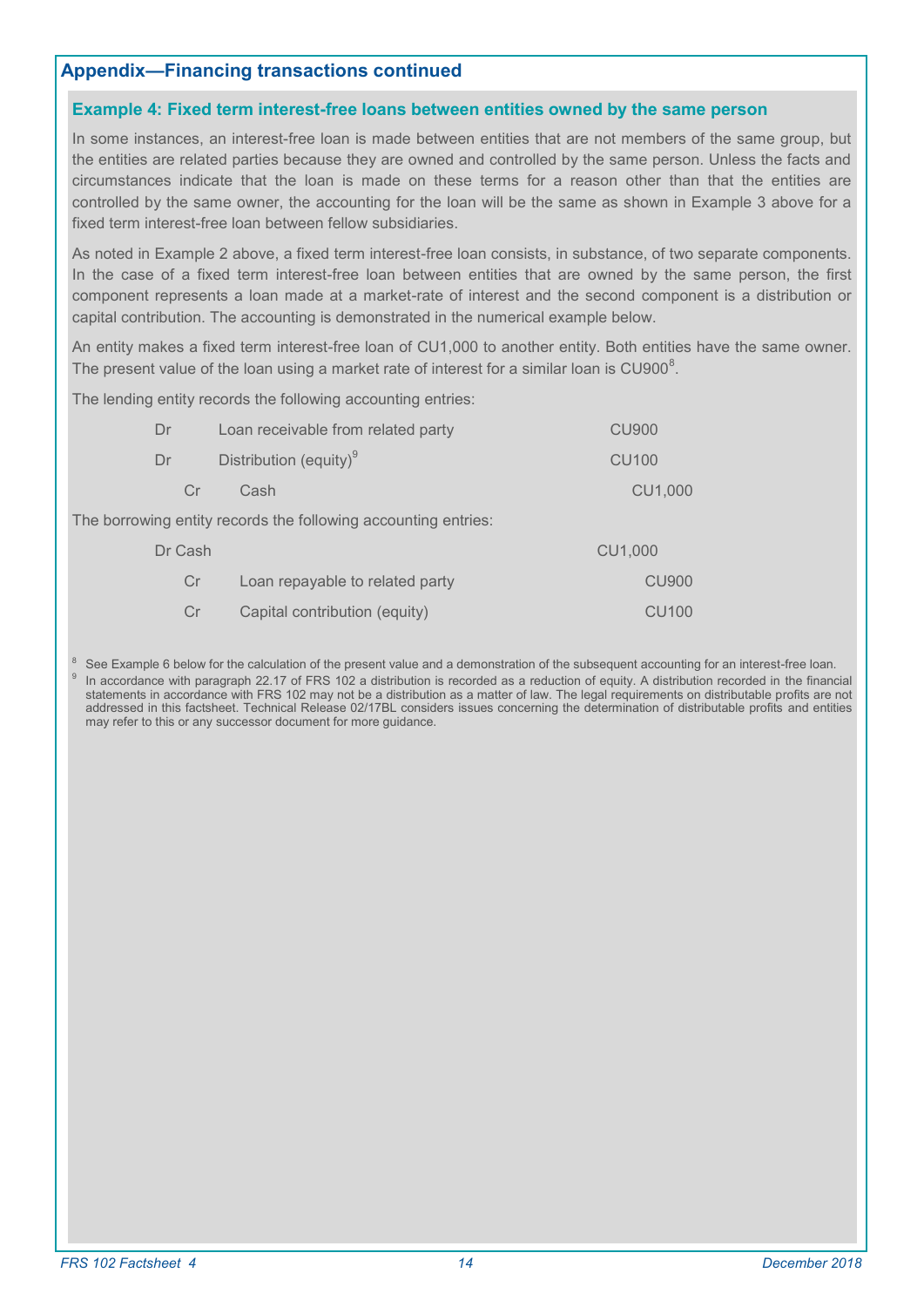#### **Example 5: Fixed term interest-free loans between entities and their directors**

A fixed term interest-free loan may be made between an entity and its director(s). The accounting for the measurement difference arising on the initial recognition of the loan will depend on whether the loan was made in the director's capacity as a shareholder or for another reason. For example, in a situation where a director is the majority shareholder it generally can be presumed that the loan was made in the director's capacity as a shareholder. This presumption can be rebutted, if, for example, loans between the entity and other third parties without an ownership interest in the entity (eg employees) are made on the same or similar terms.

If a fixed term interest-free loan is made between the entity and a director in his/her capacity as a shareholder the accounting for the loan is similar to the accounting for a fixed term interest-free loan between a parent and its subsidiary shown in Example 2 above.

As noted in Example 2, a fixed term interest-free loan consists, in substance, of two components. In the case of a fixed term loan between an entity and a director who is also a shareholder, the first component represents a loan at a market rate of interest and the second component is a capital contribution or distribution between the director and the entity. The numerical examples below demonstrate the accounting.<sup>10</sup>

(1) A director provides a fixed term interest-free loan of CU1,000 to an entity owned by the director. The loan is considered to be provided by the director in his/her capacity as a shareholder. The present value of the loan using a market rate of interest of a similar loan is CU900. The difference of CU100 represents an additional investment by the owner which is recorded by the entity as a capital contribution. The entity would record the following accounting entries:

| Dr | Cash                             | CU1.000           |
|----|----------------------------------|-------------------|
| Cr | Loan repayable to owner/director | CU900             |
| Cr | Capital contribution (equity)    | CU <sub>100</sub> |

(2) An entity provides a fixed term interest-free loan of CU1,000 to a director who also owns the entity. The loan is considered to be provided to the director in his/her capacity as a shareholder. The present value of the loan using a market rate of interest of a similar loan is  $CU900<sup>11</sup>$ . The difference of CU100 represents a distribution from the entity to its owner. The entity would record the following accounting entries:

| Dr | Loan receivable from owner/director          | CU900             |
|----|----------------------------------------------|-------------------|
| Dr | Distribution to owner (equity) <sup>12</sup> | CU <sub>100</sub> |
| Cr | Cash                                         | CU1,000           |

If an interest-free loan is made between an entity and a director who has no direct ownership interest in the entity, the terms of the loan and the reasons for making it should be assessed carefully as this is relevant for determining the appropriate accounting under FRS 102.

For example, an entity may offer interest-free loans to all employees, including its directors, as an additional employee benefit. Often these loans are made for a specific purpose, for example to purchase a season travel ticket. In this situation the entity accounts for the measurement difference as an employee benefit cost in accordance with Section 28 *Employee Benefits* of FRS 102.

When a director without ownership interest makes a loan to the entity, the director's motives have to be identified, as the director would not normally directly benefit from making a loan on these terms. The appropriate accounting for the measurement difference will be dependent on the individual circumstances of each transaction.

<sup>&</sup>lt;sup>10</sup> Only the accounting entries for the entity are shown here as it is presumed that the director is not preparing financial statements in accordance with FRS 102.

<sup>&</sup>lt;sup>11</sup> See Example 6 below for the calculation of the present value and a demonstration of the subsequent accounting for an interest-free loan.

<sup>&</sup>lt;sup>12</sup> In accordance with paragraph 22.17 of FRS 102 a distribution is recorded as a reduction of equity. A distribution recorded in the financial statements in accordance with FRS 102 may not be a distribution as a matter of law. The legal requirements on distributable profits are not addressed in this factsheet. Technical Release 02/17BL considers issues concerning the determination of distributable profits and entities may refer to this or any successor document for more guidance.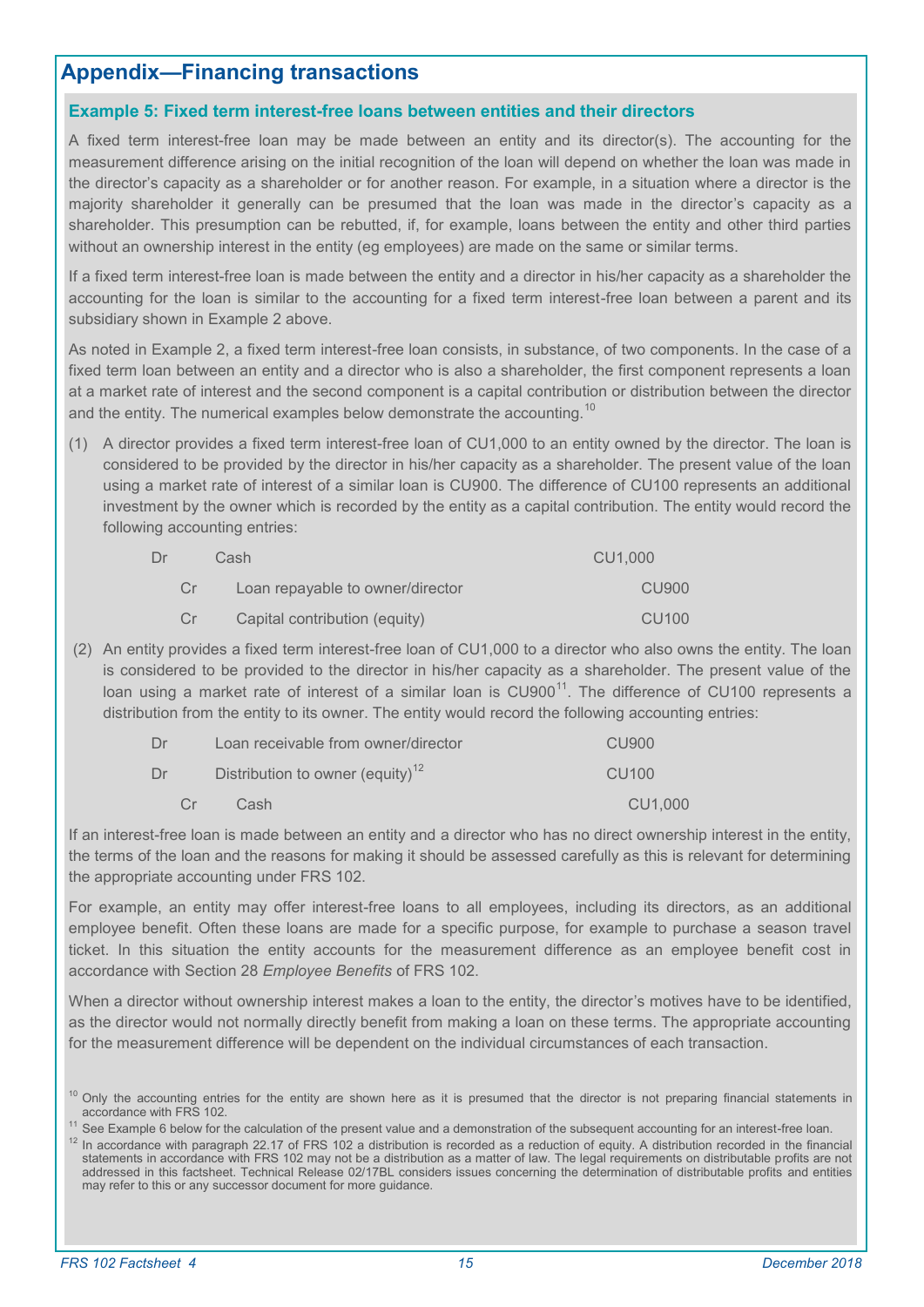### **Subsequent measurement**

Basic financial assets and financial liabilities are generally measured at amortised cost using the effective interest method (paragraph 11.14(a) of FRS 102). This requirement applies regardless of whether the financial asset or financial liability results from an arrangement that constitutes a financing transaction or not.

The effective interest rate is determined in accordance with the requirements of paragraphs 11.16 to 11.20 of FRS 102. Assuming that the original effective interest rate as determined at the time of the initial recognition of the loan is a fixed rate of interest, the rate is not updated for subsequent changes to the market rate of interest. The following numerical example demonstrates the subsequent accounting for an int*e*rest-free loan.

#### **Example 6: Subsequent measurement of interest-free loans**

On 1 January 20X1 a subsidiary obtains an interest-free loan of CU1,000 from its parent. The loan is repayable in full on 31 December 20X2. The market rate of interest for similar loans is 5.4 per cent per annum. The net present value of the loan is CU900 $^{13}$  (1,000/1.054 $^{2}$ =900). The amortised cost of the loan as at 31 December 20X1 and 20X2 is as follows:

| Year | <b>Carrying amount</b><br>at 1 January | <b>Interest accrued</b><br>$(5.4\%)$ | <b>Cash flow</b>  | <b>Carrying amount</b><br>at 31 December |
|------|----------------------------------------|--------------------------------------|-------------------|------------------------------------------|
|      | CU                                     | <b>CU</b>                            | <b>CU</b>         | CU                                       |
| 20X1 | 900                                    | 49                                   | $\qquad \qquad =$ | 949                                      |
| 20X2 | 949                                    | 51                                   | (1,000)           |                                          |

On 1 January 20X1 the parent and the subsidiary would record the accounting entries set out in Example 2 above when a parent makes an interest-free loan to its subsidiary. As described in Example 2, at initial recognition the interest-free loan is accounted for as a loan at a market-rate of interest and a capital contribution or distribution. After initial recognition the interest-free loan is treated for accounting purposes as if it was a loan at a market rate of interest with capital and interest payable at the end of the term of the loan. Interest is accounted for applying the effective interest method.

The entity receiving interest (in this example the parent) records it as income. Income is recorded in total comprehensive income, either in profit or loss or in other comprehensive income. Company law prohibits the inclusion of unrealised profits within profit or loss, except for an unrealised revaluation gain arising from the application of fair value accounting.

If the interest income is considered a realised profit it is recorded in profit or loss, otherwise it is recorded in other comprehensive income. An entity that is a company should assess whether the interest income is a realised profit within the meaning of company law. The determination of realised profits in accordance with company law is a complex area where accounting and legal requirements interface. This factsheet does not address company law issues that may be relevant in this regard. An entity may refer to Technical Release 02/17BL, or any successor document. An entity may also wish to take specialist legal advice.

The entity paying interest (in this example the subsidiary) records it as an expense in profit or loss.

 $13$  900 is a rounded figure.